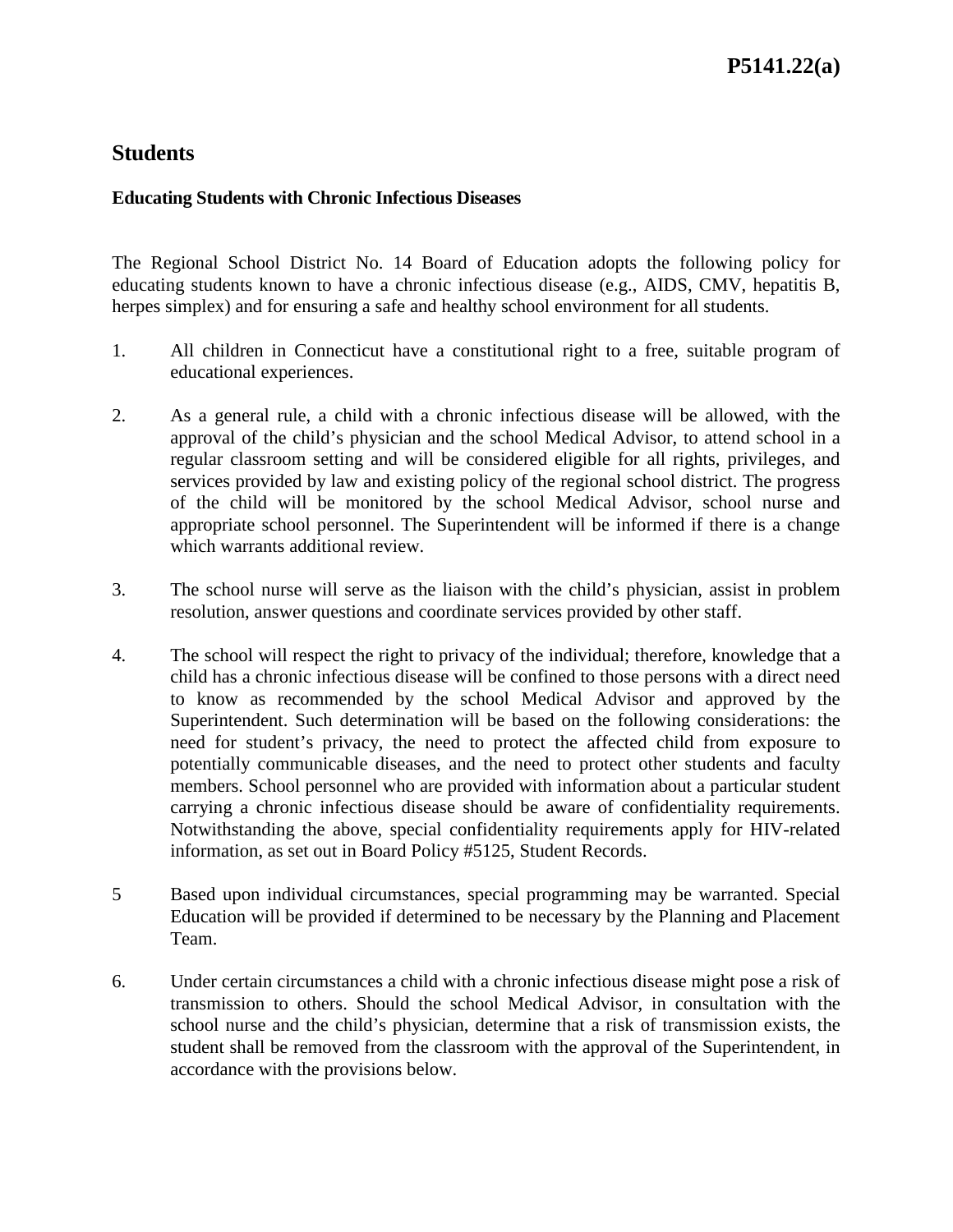# **Students**

#### **Educating Students with Chronic Infectious Diseases**

- (a) Such removal shall remain in effect until an appropriate school program adjustment can be made, an appropriate alternative education program can be established, or the Medical Advisor determines that the risk has abated and the child can return to the classroom.
- (b) Removal from the classroom will not be construed as the only response to reduce risk of transmission. School personnel should be flexible in developing alternatives and should attempt to use the least restrictive means to accommodate the child's needs.
- (c) In any case of temporary removal of the student from the school setting, state regulations and school policy regarding homebound instruction will apply.
- (d) On the elementary level a letter is sent home with the students in the class where lice is reported. Nurses from the four schools communicate with each other concerning any lice infestations. In cases of wide-spread infestation, the lice letter", is sent home, school-wide. Parents are required to treat children with either a prescription shampoo or O.T.C. shampoo. Student is examined by nurse before being allowed to return to class.
- 7. A child with a chronic infectious disease may need to be removed from the classroom for his/her own protection when other communicable diseases (e.g., measles or chicken pox) are occurring in the school population. This decision will he made by the child's physician and parent/guardian in consultation with the Superintendent, school Principal, the school nurse and/or the school Medical Advisor.
- 8. The Region 14 Public Schools will have a periodic in-service program to alert staff of the importance of taking proper steps when children have infectious diseases. The Superintendent shall approve proper procedures for cleaning when an accident or injury involving body fluid occurs. The staff should follow these procedures.

Legal Reference: Connecticut General Statutes

"Education for Children with Disabilities", 20 U.S.C. 1400, et seq. Section 504 of the Rehabilitation Act of 1973, 29 U.S.C. 706(7)(b)

"Americans with Disabilities Act"

The Family Educational Rights and Privacy Act of 1974, (FERPA), 20 U.S.C. 1232g, 45 C.F.R. 99.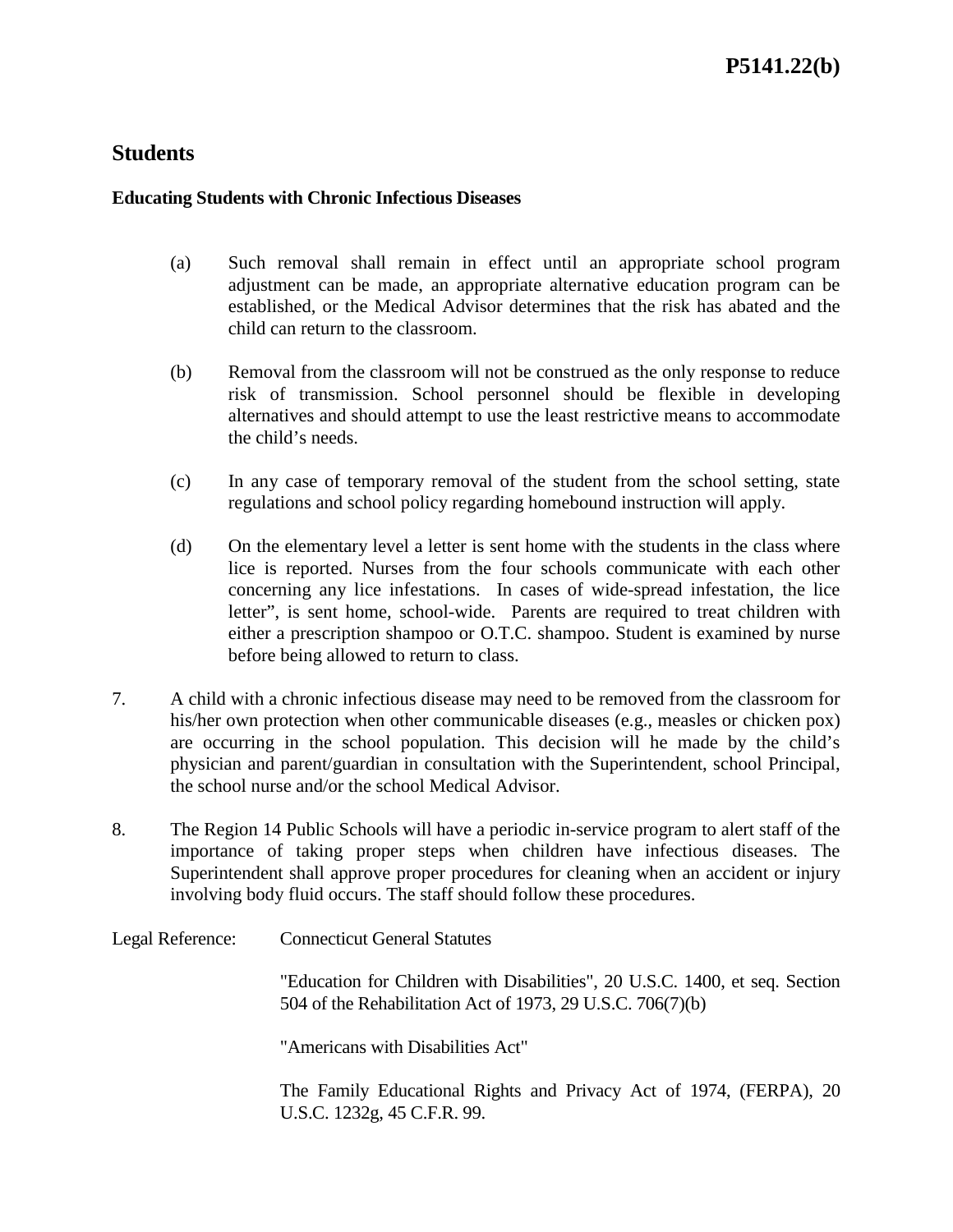# **Students**

## **Educating Students with Chronic Infectious Diseases**

| Legal Reference | <b>Connecticut General Statutes (continued)</b>                                                                |
|-----------------|----------------------------------------------------------------------------------------------------------------|
|                 | $10-76(d)(15)$ Duties and powers of boards of education to provide special<br>education programs and services. |
|                 | 10-154a Professional communications between teacher or nurse and student.                                      |
|                 | 10-207 Duties of medical advisors.                                                                             |
|                 | 10-209 Records not to be public.                                                                               |
|                 | 10-210 Notice of disease to be given parent or guardian.                                                       |
|                 | 19a-221 Quarantine of certain persons.                                                                         |
|                 | 19a-581-585 AIDS testing and medical information.                                                              |